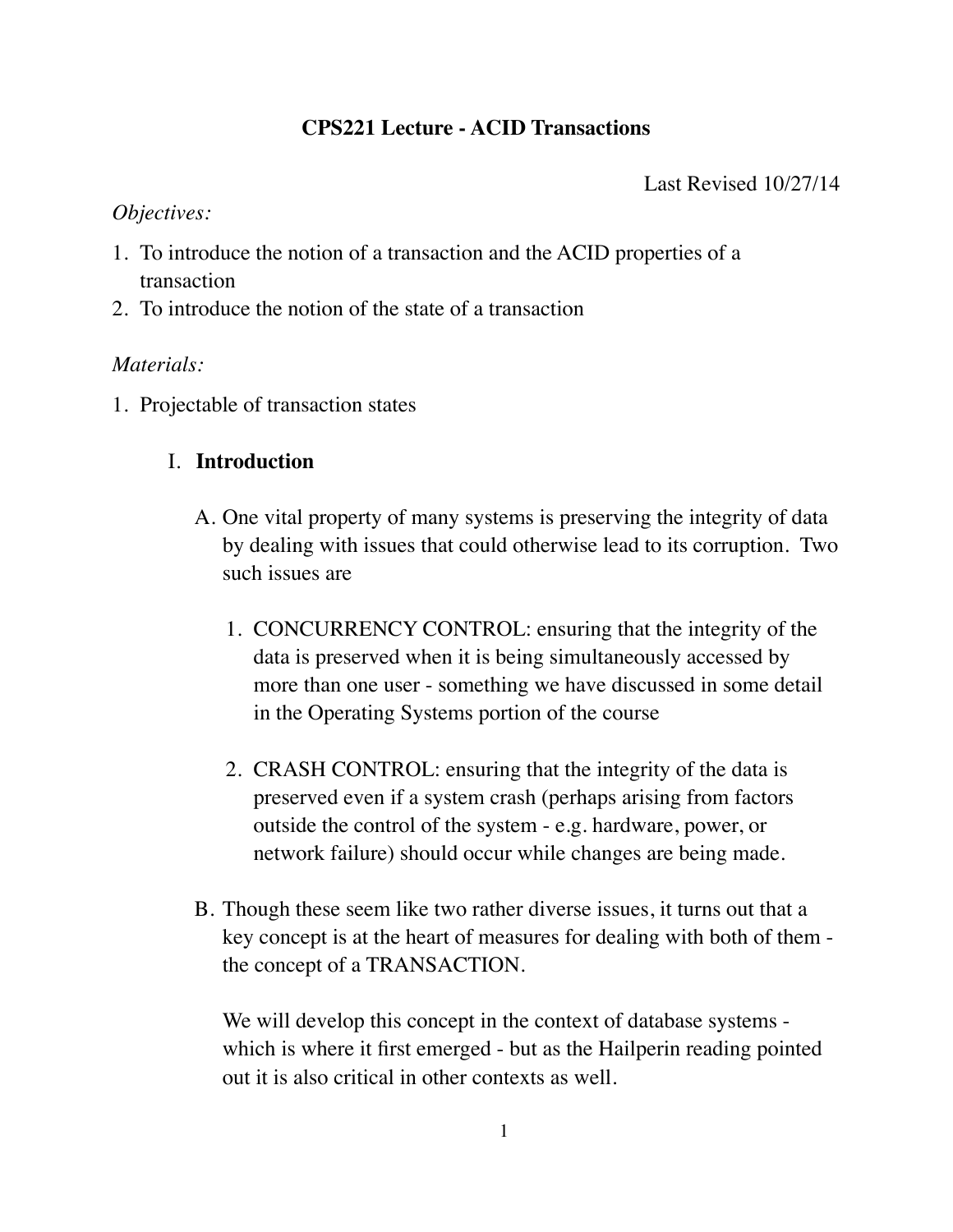- C. A preliminary definition: We say that a system is in a CONSISTENT state if there are no contradictions between data stored in it.
	- 1. However, during the course of routine processing, it is sometimes necessary for a system to momentarily enter an inconsistent state Example:

In a banking database, a customer requests a transfer of funds from a checking account to his savings account. Note that this operation results in a change to the balances in both accounts; however, the SUM of the two balances is not changed. Thus, the database is consistent if the sum of the two balances is correct. However, in processing the transfer, it will necessarily be the case that one of the two new balances is written to disk before the other (they can't both be written at exactly the same time if they are stored in two different locations on the same disk.) Thus, during the brief interval between the two write operations the database on disk is actually in an inconsistent state.

- 2. The system must take measures to ensure that this momentary inconsistency does not become permanent or even visible to other users.
	- a) A failure or a crash at this instant could "freeze" that inconsistency.
	- b) If another operation were to access the data at this point, that operation would see inconsistent data; and if the operation were performing an operation that updated the database, the inconsistent data might be incorporated into that update.

Example: suppose the transfer of funds occurs at the exact same moment another process is posting interest to savings accounts. The following might occur: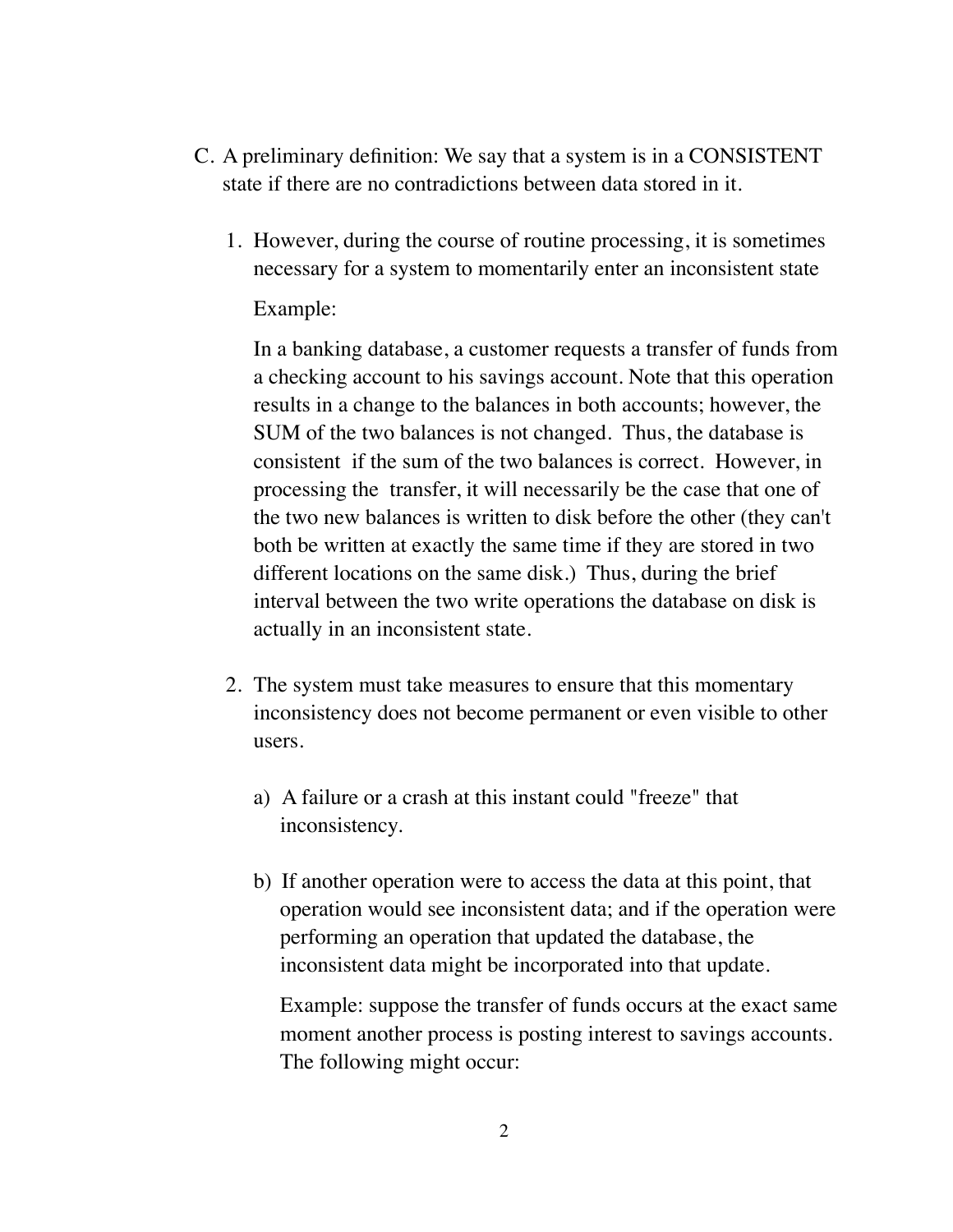| <b>Transfer Transaction</b> | Interest Posting           |
|-----------------------------|----------------------------|
| Reads savings balance       |                            |
|                             | Reads savings balance      |
| Adds transfer amount        |                            |
|                             | Computes and adds interest |
| Writes updated balance      |                            |
|                             | Writes updated balance     |
| What happens in this case?  |                            |
|                             |                            |

3. Actually, it is also possible for a pair concurrent transactions to be executed in two different ways that are both consistent, yet produce different results.

Example: Suppose we do the transfer transaction completely, then the interest posting. In this case, the balance on which the interest is computed includes the transferred amount. On the other hand, if the order is interest posting first, then transfer, the interest balance does not include the transferred amount. Thought these two results differ, we would regard both as consistent, since the difference depends on the relative order of external events.

### II. **The Transaction Concept**

A. At the heart of strategies for preventing problems like these is that we conceive of the system's work as basically involving the processing of a series of TRANSACTIONS.

Each transaction begins with the system in a consistent state, and ends with the database in a consistent state - but may momentarily place the database into an inconsistent state due to the necessity of performing updates one after another.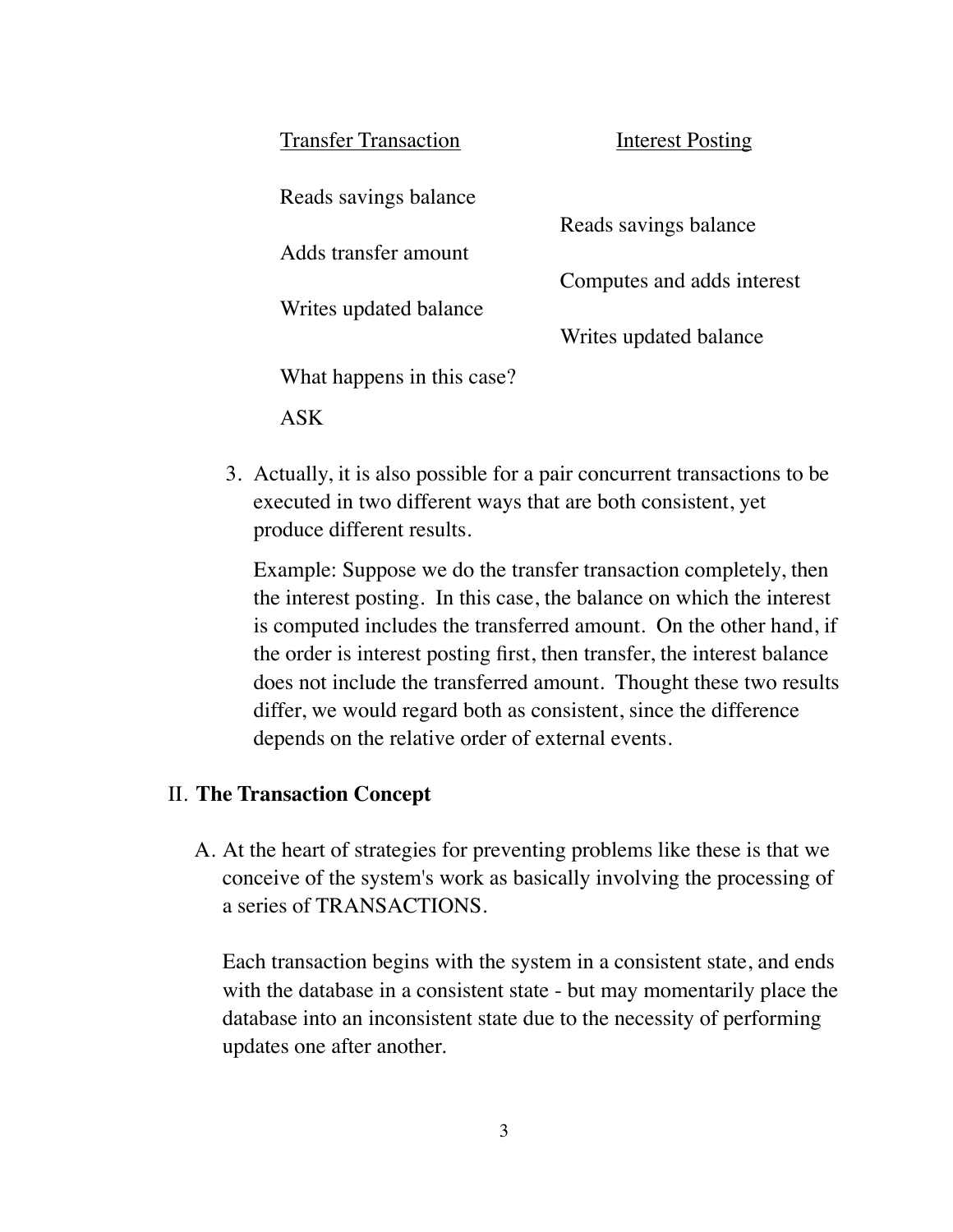- B. To preserve system consistency, we must guarantee that each transaction satisfies four requirements. These are called the ACID properties, after the first letters of their names.
	- 1. ATOMICITY: We must guarantee that each transaction is processed ATOMICALLY - i.e. either none of it is done, or all of it is done. It must NOT be possible for only part of a transaction to be carried out.
		- a) This means that if a transaction is aborted for any reason (due to a logical error in the data or a request by the user, then all effects of the transaction must be removed from the data in the system and the data must be restored to the state it was in before the transaction was begun.
		- b) This also means that if a system crash occurs in the middle of processing a transaction, then either:
			- (1)Upon system restart, the system must be restored to its state before the transaction was started (in which case the transaction can be restarted from scratch.)

or

- (2)Upon system restart, the work that was not done because of the crash is completed before any new work is begun.
- 2. CONSISTENCY: If a transaction is executed in isolation (with no other transactions executing concurrently), and the database is in a consistent state when the transaction starts, then it will still be in a consistent state when it is finished.
- 3. ISOLATION: Even if transactions are executing concurrently, the overall result is the same as if they executed serially - i.e. as if each transaction executed in isolation, with one transaction completing before the next begins.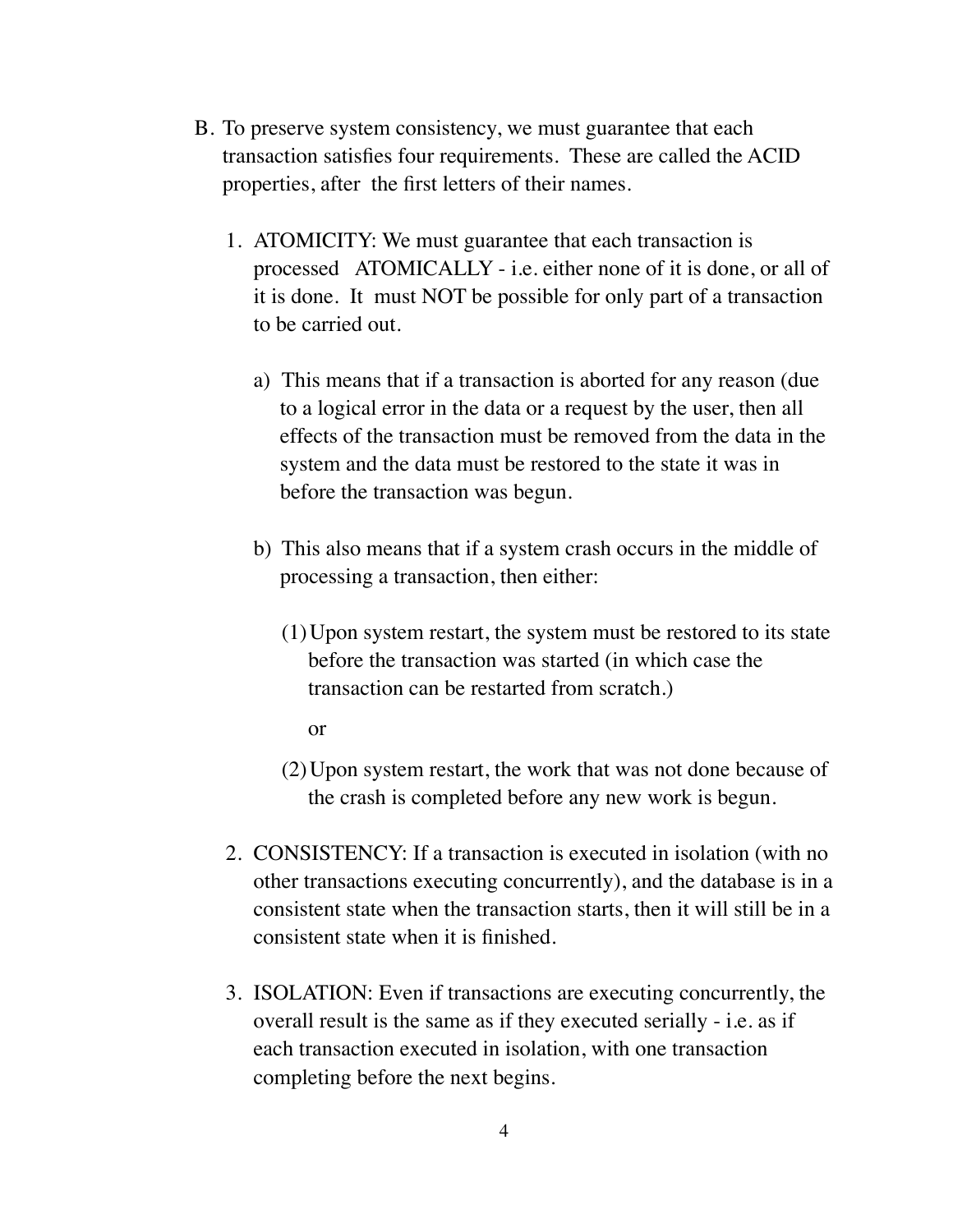- a) This was the problem with our earlier example about transferring money from a checking account to a savings account at the same time interest was being posted to savings accounts. Each transaction was consistent in isolation, but they interacted in such a way as to produce inconsistency.
- b) Note that we consider the isolation property to be satisfied if the result is equivalent to ANY serial ordering of the transactions being processed - e.g. as we already noted execution of both a transfer and interest posting would give two different final balances in the savings account if the transfer was done before interest was posted or after it was posted - but either result is acceptable (as long as it applies consistently to all the accounts involved.)
- 4. DURABILITY: Once a transaction is completed, its effects on the data must persist, even if there is a subsequent system crash. This may mean restoring some data that was destroyed by a crash upon restart.)
- C. As a transaction is being processed, it passes through a series of STATES.



PROJECT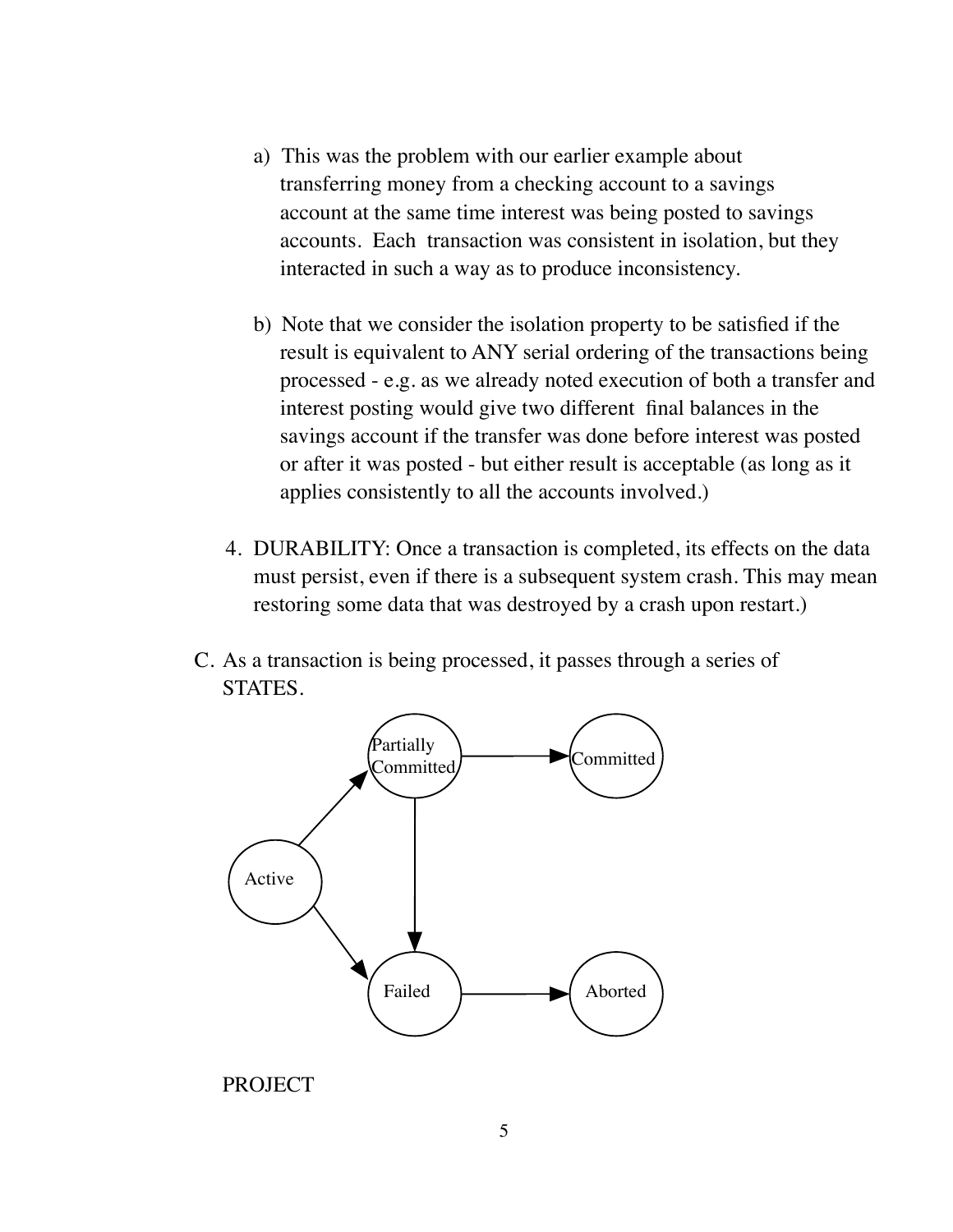- 1. Active: from the time it starts, until it either fails or reaches its last statement.
- 2. Partially committed: its last statement has executed, but its changes to system data have not yet been made permanent.
- 3. Committed: its changes to the database have been made permanent. A soon as a transaction has partially committed, the system attempts to move it to the committed state - though there is no guarantee it will be able to successfully do so. Once a transaction has reached the committed state, the system is obligated preserve its results, even if there is a crash
- 4. Failed: a logical error or user abort has precluded completion, so any changes it has made to the database must be undone.
- 5. Aborted: all effects of the transaction have been removed from the system.
- 6. Some further points to note
	- a) There is a one-way connection from partially committed to failed - a partially committed transaction can still fail; but a failed transaction must end up aborted
	- b) Externally visible effects of the transaction (those seen by a user) should be deferred until after the transaction is fully committed. These include:
		- (1)The writing of messages to the user terminal such as "Transaction complete."
		- (2)Changes to data seen by other users concurrently accessing the database.